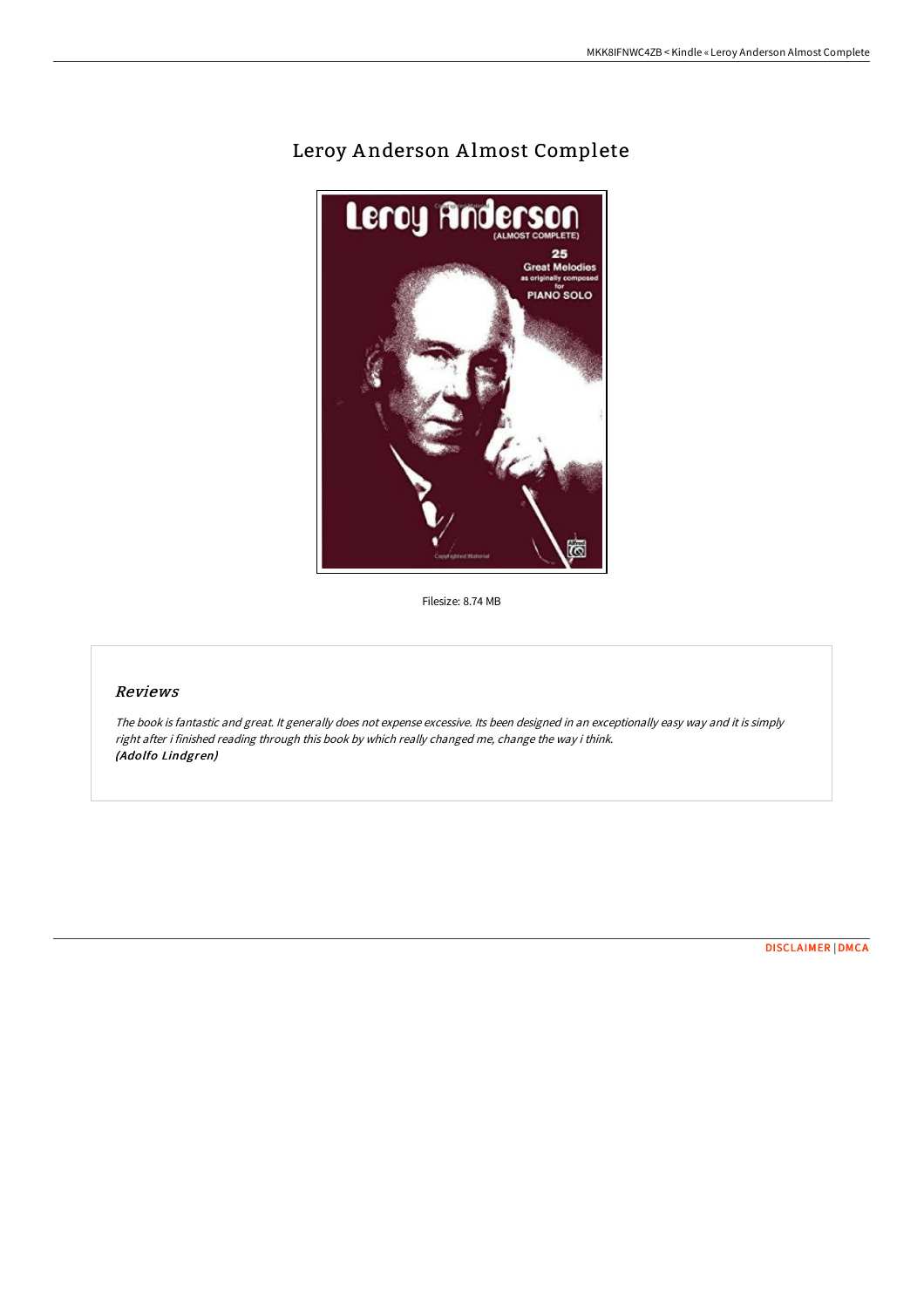## LEROY ANDERSON ALMOST COMPLETE



Alfred Music. No binding. Condition: New. 121 pages. Dimensions: 11.6in. x 8.8in. x 0.4in.Twenty-five great melodies as originally composed for piano solo. Titles: Belle of the Ball The Bluebells of Scotland Blue Tango Buglers Holiday China Doll Fiddle-Faddle The First Day of Spring Forgotten Dreams The Girl in Satin Jazz Legato Jazz Pizzicato The Penny-Whistle Song The Phantom Regiment Plink, Plank, Plunk! Promenade Sandpaper Ballet Saraband Serenata Sleigh Ride Song of the Bells Summer Skies The Syncopated Clock Trumpeters Lullaby The Typewriter The Waltzing Cat This item ships from multiple locations. Your book may arrive from Roseburg,OR, La Vergne,TN. Sheet music.

 $\blacksquare$ Read Leroy Anderson Almost [Complete](http://techno-pub.tech/leroy-anderson-almost-complete.html) Online  $\blacksquare$ [Download](http://techno-pub.tech/leroy-anderson-almost-complete.html) PDF Leroy Anderson Almost Complete